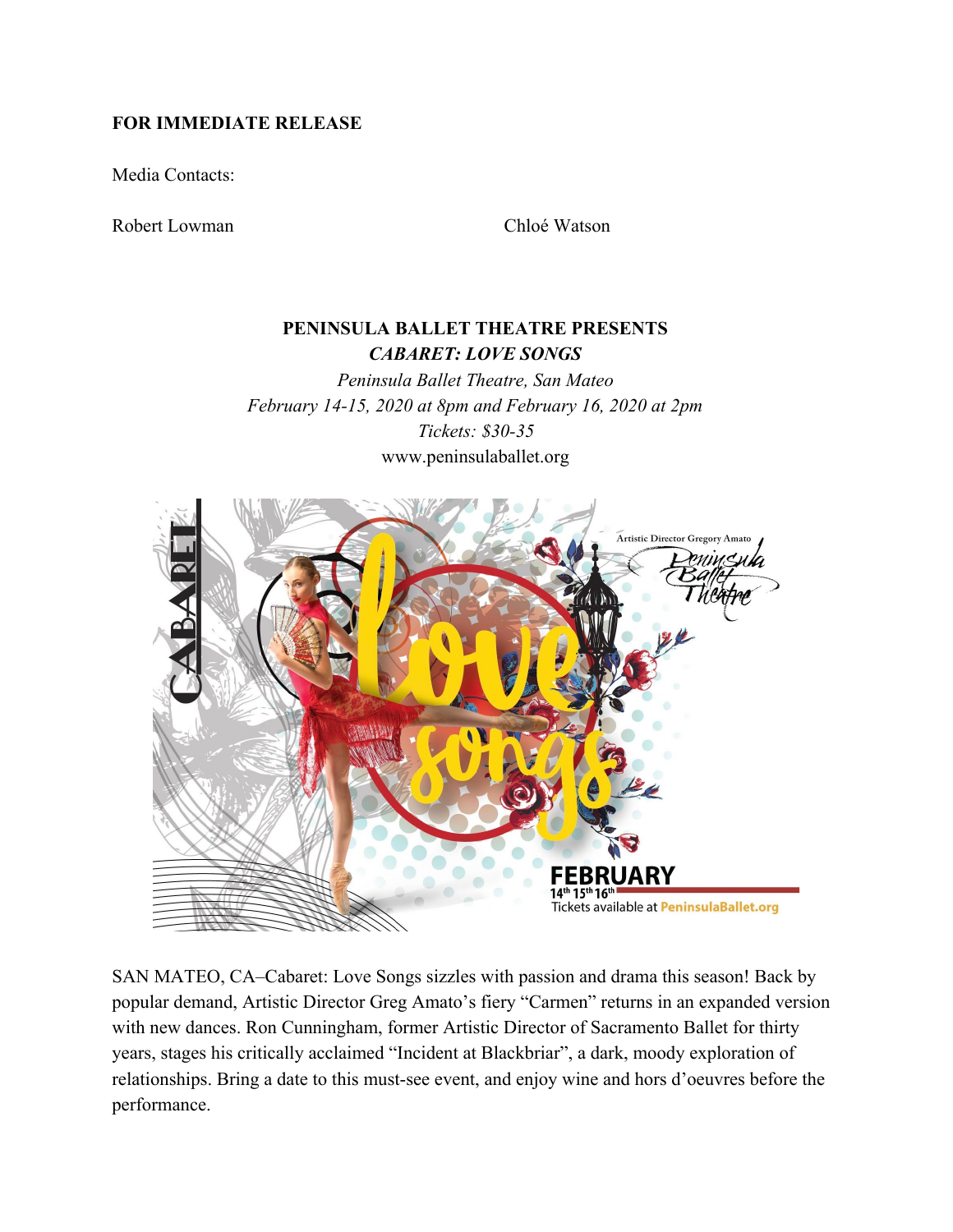## **About Artistic Director Gregory Amato**

Gregory Amato has a wide breadth of experience in the international world of ballet. During his four years with Ballet Du Nord in France, Mr. Amato performed in 53 countries. These included performances before the Queen of England, two presidents, numerous ambassadors, dignitaries and prime ministers.

He was tapped by New York City Ballet principal dancer Edward Villella to join him as a founding member of Villella's Miami City Ballet. After relocating to the Bay Area, he was similarly chosen by Michael Smuin as a founding member of Smuin Ballet. While dancing there, Smuin created several ballets on Gregory, including "Frankie and Johnny," and "Cyrano." He also appeared in the movie, "The Fantastics," which Smuin choreographed.

Amato's primary teacher and inspiration was New York City Ballet Dancer, Nolan T'Sani. He also studied under full scholarships at the San Francisco Ballet School and the Joffrey Ballet School in New York.

Amato competed and won the gold medal in the Fred Astaire International Ballroom Dance Competition. Despite his impressive ballet career, his personal highlight was his experience as the featured dancer at Carnegie Hall for the 100th Celebration of George Gershwin's birthday.

## **About Peninsula Ballet Theatre**

Peninsula Ballet Theatre was founded in 1967 by Dick Ford and Richard Gibson as the non-profit performing vehicle for students in their ballet school, then Peninsula Ballet School. In 1971 the first professional dancers trained outside the school were hired to form a separate permanent company, the Bay Area's second oldest professional ballet company in continuous operations. Gregory Amato took the helm as Artistic Director in early 2017, and since then has cultivated a company of eighteen professional dancers that performs a full season of wide-ranging repertory.

## **CALENDAR LISTING**

Dance, Theater, Performance

**WHO/WHAT:** Peninsula Ballet Theatre presents *Cabaret: Love Songs*

**WHEN:** Friday and Saturday, February 14-15, 2020 at 8pm; and Sunday, February 16, 2020 at 2pm

**WHERE:** Peninsula Ballet Theatre, 1880 S. Grant St., San Mateo, CA 94402